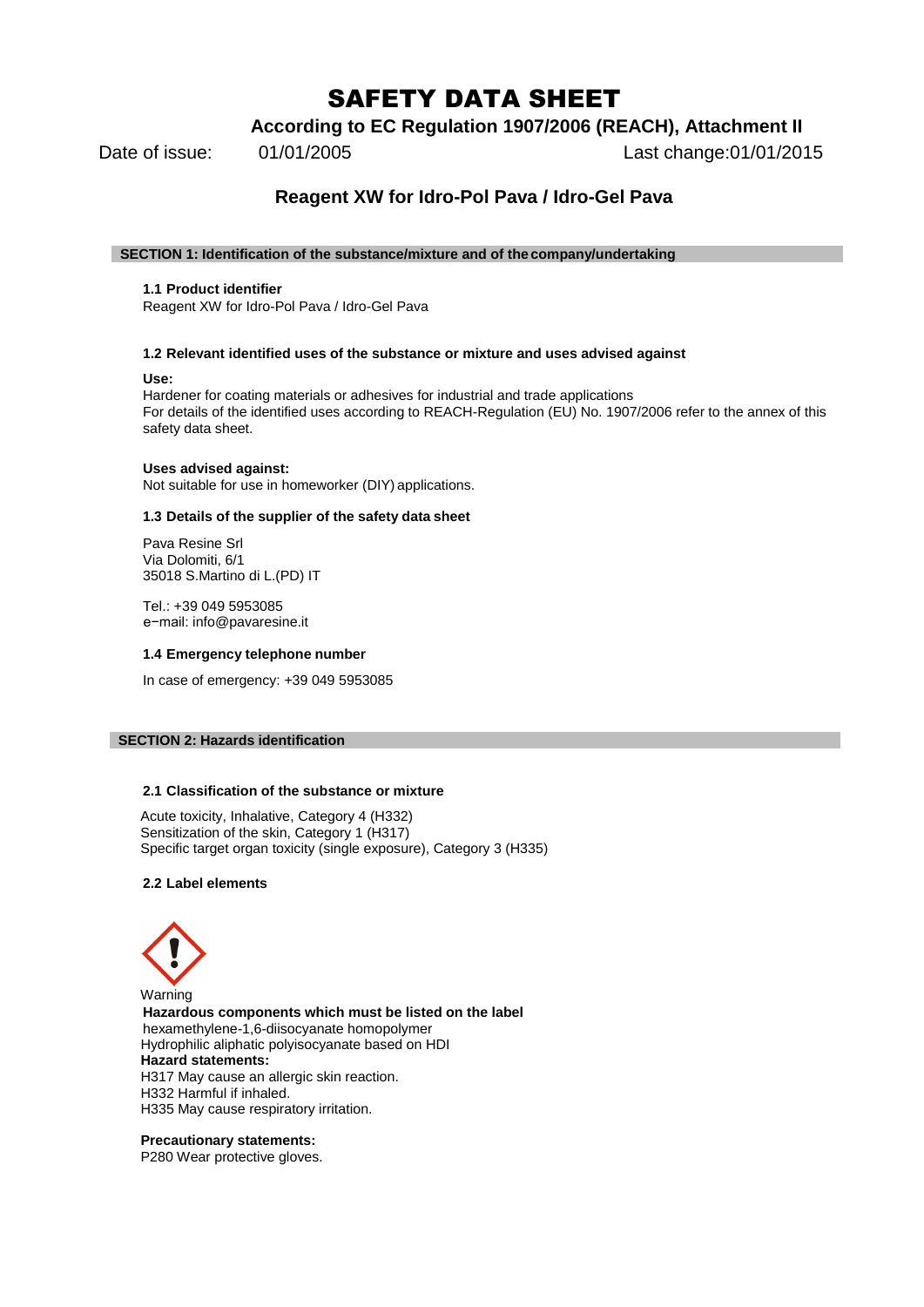P302 + P352 IF ON SKIN: Wash with plenty of soap and water. P304 + P340 IF INHALED: Remove victim to fresh air and keep at rest in a position comfortable for breathing. P312 Call a POISON CENTER or doctor/ physician if you feel unwell.

## **Supplementary hazardous characteristics and labeling elements:**

EUH204 Contains isocyanates. May produce an allergic reaction.

#### **2.3 Other hazards**

No information available.

#### **SECTION 3: Composition/information on ingredients**

**Type of product:** Mixture

#### **3.2 Mixtures**

hydrophilic aliphatic polyisocyanate

#### **Hazardous components**

hexamethylene-1,6-diisocyanate homopolymer Concentration [wt.-%]: ca. 80 EC-No.: 500-060-2 REACH Registration Number: 01-2119488934-20-0000 CAS-No.: 28182-81-2 Classification (1272/2008/CE): Acute Tox. 4 Inhalative H332 Skin Sens. 1 H317 STOT SE 3 H335

Hydrophilic aliphatic polyisocyanate based on HDI Concentration [wt.-%]: ca. 20 CAS-No.: 666723-27-9 Classification (1272/2008/CE): Acute Tox. 3 Inhalative H331 Skin Sens. 1 H317 STOT SE 3 H335 Aquatic Chronic 3 H412

This contains:

Hexamethylene diisocyanate, oligomerisation product (uretdione type) Concentration [wt.-%]: ca. 16 EC-No.: 500-060-2 REACH Registration Number: 01-2119488177-26-0000 CAS-No.: 28182-81-2 Classification (1272/2008/CE): Acute Tox. 3 Inhalative H331 Skin Sens. 1 H317 STOT SE 3 H335 Hexamethylene-1,6-diisocyanate Concentration [wt.-%]: < 0.5 Index-No.: 615-011-00-1 REACH Registration Number: 01-2119457571-37-0000, 01-2119457571-37-0005, 01-2119457571-37-0006 CAS-No.: 822-06-0 Classification (1272/2008/CE): Acute Tox. 4 Oral H302 Acute Tox. 1 Inhalative H330 Skin Irrit. 2 H315 Eye Irrit. 2 H319 Resp. Sens. 1 H334 Skin Sens. 1 H317 STOT SE 3 H335 Specific threshold concentration (GHS): Resp. Sens. 1 H334 >= 0.5 % Skin Sens. 1 **H317**  $\geq 0.5\%$ 

The polymer or the polymers including their impurities are exempted from the provisions on registration according to article 2(9) of the REACH Regulation (EC) No 1907/2006, hence no exposure scenarios are provided. The necessary information about operational conditions and Risk Management Measures (RMM) can be found in chapter 8 of this SDS.

## **Candidate List of Substances of Very High Concern for Authorisation**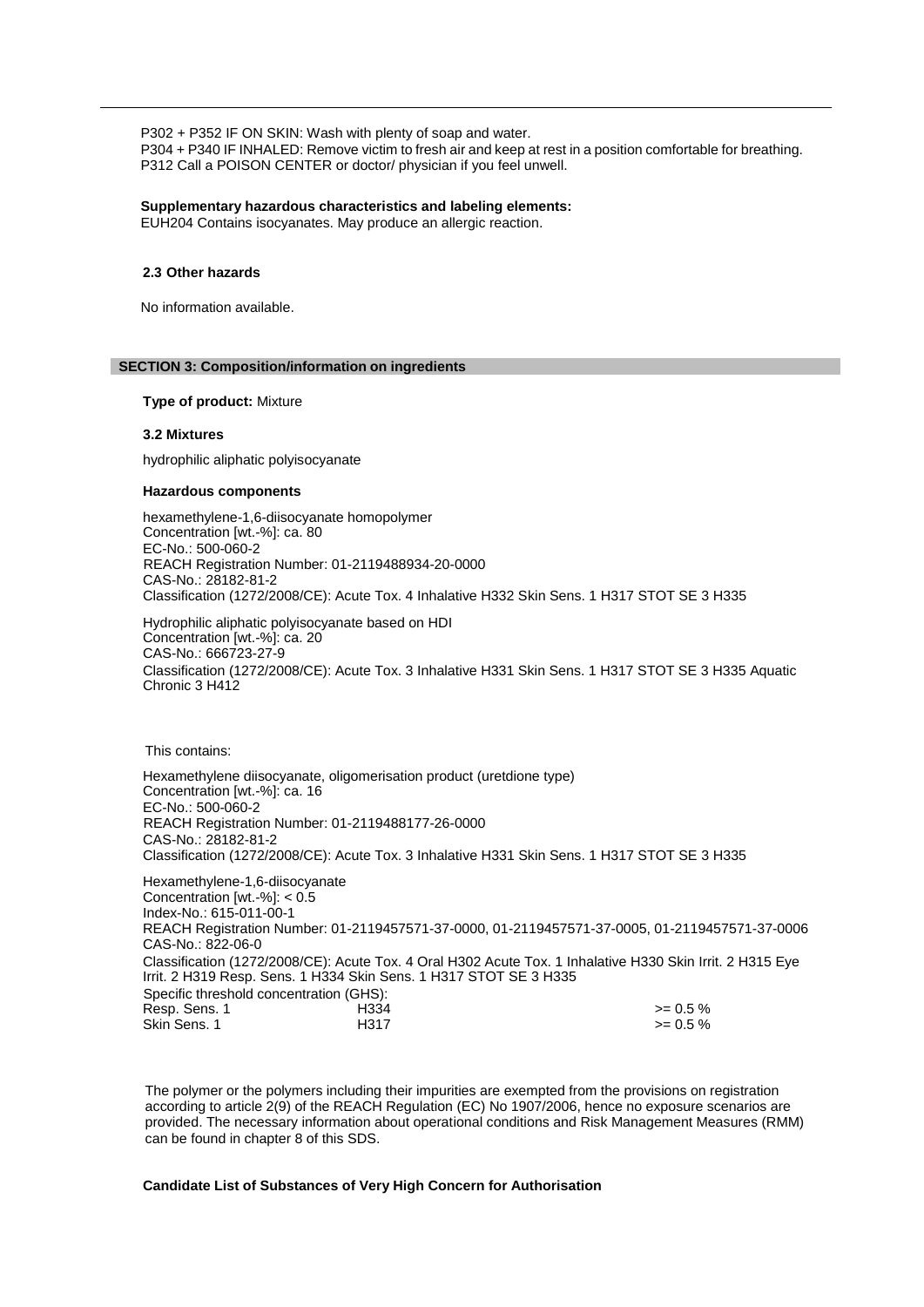This product does not contain substances of very high concern (Regulation (EC) No 1907/2006 (REACH), Article 57).

## **SECTION 4: First aid measures**

## **4.1 Description of first aid measures**

**General advice:** Take off all contaminated clothing immediately.

**If inhaled:** Take the person into the fresh air and keep him warm, let him rest; if there is difficulty in breathing, medical advice is required.

**In case of skin contact:** In case of skin contact wash affected areas thoroughly with soap and plenty of water. Consult a doctor in the event of a skin reaction.

**In case of eye contact:** Hold the eyes open and rinse with preferably lukewarm water for a sufficiently long period of time (at least 10 minutes). Contact an ophthalmologist.

**If swallowed:** DO NOT induce the patient to vomit, medical advice is required.

#### **4.2 Most important symptoms and effects, both acute and delayed**

**Notes to physician:** Basic first aid, decontamination, symptomatic treatment.

## **4.3 Indication of any immediate medical attention and special treatment needed**

**Therapeutic measures:** No information available.

#### **SECTION 5: Firefighting measures**

#### **5.1 Extinguishing media**

**Suitable extinguishing media:** Carbon dioxide (CO2), Foam, extinguishing powder, in cases of larger fires, water spray should be used.

**Unsuitable extinguishing media:** High volume water jet

#### **5.2 Special hazards arising from the substance or mixture**

Burning releases carbon monoxide, carbon dioxide, oxides of nitrogen, isocyanate vapors and traces of hydrogen cyanide. In the event of fire and/or explosion do not breathe fumes.

#### **5.3 Advice for fire-fighters**

During fire-fighting respirator with independent air-supply and airtight garment is required.

Do not allow contaminated extinguishing water to enter the soil, ground-water or surface waters.

#### **SECTION 6: Accidental release measures**

#### **6.1 Personal precautions, protective equipment and emergency procedures**

Put on protective equipment (see section 8). Ensure adequate ventilation/exhaust extraction. Keep unauthorized persons away.

## **6.2 Environment related measures**

Do not allow to escape into waterways, wastewater or soil.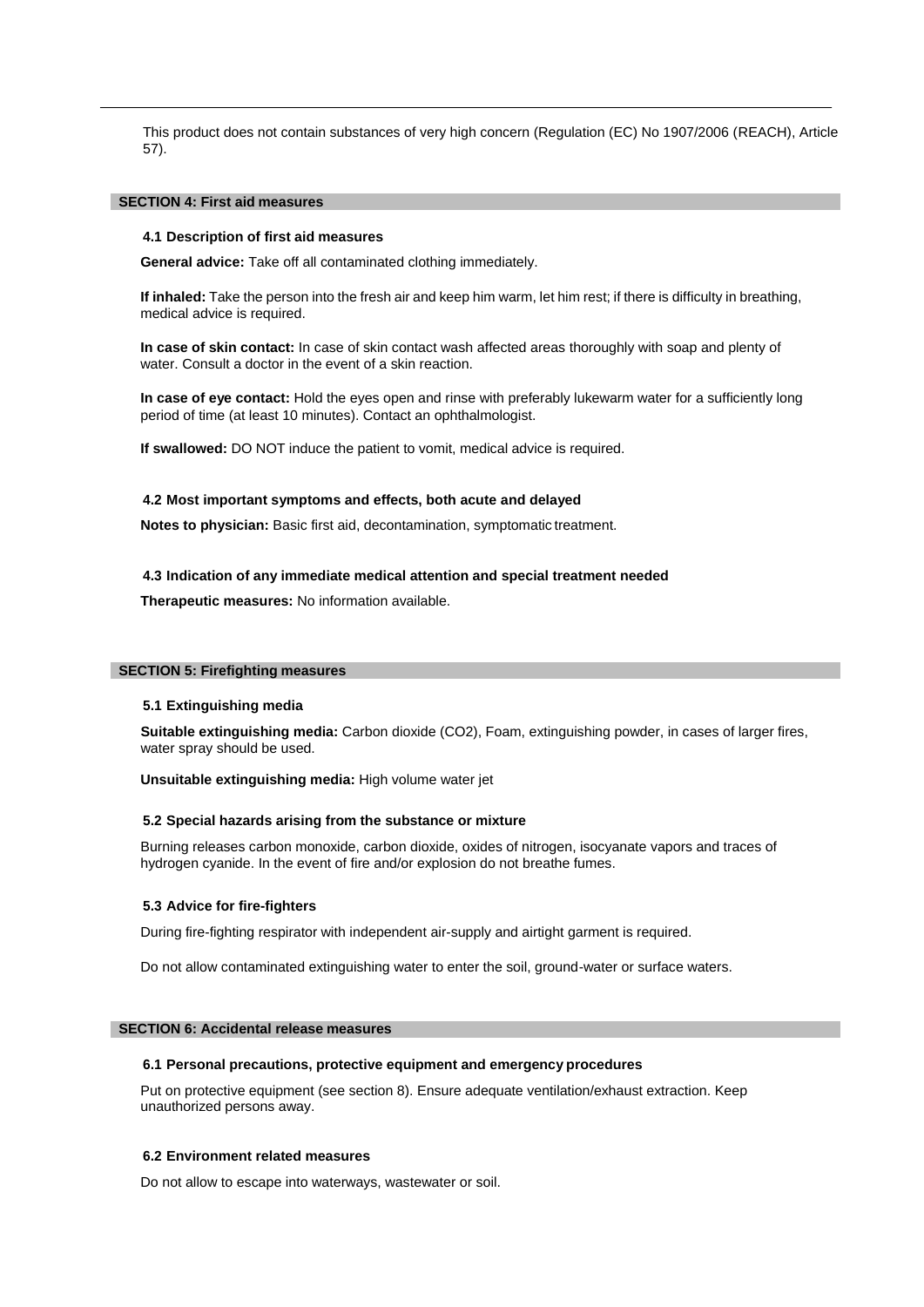#### **6.3 Methods and material for containment and cleaning up**

Remove mechanically; cover the remainder with wet, absorbent material (e.g. sawdust, chemical binder based on calcium silicate hydrate, sand). After approx. one hour transfer to waste container and do not seal (evolution of CO2!). Keep damp in a safe ventilated area for several days.

#### **6.4 Reference to other sections**

For further disposal measures see section 13.

## **SECTION 7: Handling and storage**

#### **7.1 Precautions for safe handling**

If an annex according to REACH-Regulation (EU) No. 1907/2006 is attached to this MSDS, the general conditions of use are further specified in the corresponding exposure scenarios.

Provide sufficient air exchange and/or exhaust in work rooms. Exhaust ventilation necessary if product is sprayed.

The threshold limit values noted in section 8 must be monitored. In all areas where isocyanate aerosols and/or vapor concentrations are produced in elevated concentrations, exhaust ventilation must be provided in such a way that the workplace exposure limits (WEL) is not exceeded. The air should be drawn away from the personnel handling the product

The personal protective measures described in section 8 must be observed. The precautions required in the handling of isocyanates must be taken. Avoid contact with skin and eyes and the inhalation of vapor.

Keep away from foodstuffs, drinks and tobacco. Wash hands before breaks and at end of work and use skin-protecting ointment. Keep working clothes separately. Take off all contaminated clothing immediately.

#### **7.2 Conditions for safe storage, including any incompatibilities**

Keep container dry and tightly closed in a cool and well ventilated place. Further information on the storage conditions which must be observed to preserve quality can be found in our product information sheet.

Storage class (TRGS 510) : 10: Combustible liquids

#### **7.3 Specific end use(s)**

No information available.

#### **SECTION 8: Exposure controls/personal protection**

If an annex according to Regulation (EU) No. 1907/2006 is attached to this MSDS, the general RMMs are further specified in the corresponding exposure scenarios.

UK Workplace Exposure Limits (WEL), per EH40 document (Health & Safety Executive). If no UK value exists, EU exposure limits given where available.

#### **8.1 Control parameters**

#### **Components with workplace control parameters**

| Substance                          | CAS-No.  | <b>Basis</b> | Type        | Value         | Ceiling<br>Limit<br>Value | <b>Remarks</b>    |
|------------------------------------|----------|--------------|-------------|---------------|---------------------------|-------------------|
| Hexamethylene-1,6-diis<br>ocyanate | 822-06-0 | EH40 WEL     | <b>STEL</b> | 0.07<br>mq/m3 |                           | . measured as NCO |
| Hexamethylene-1,6-diis<br>ocyanate | 822-06-0 | EH40 WEL     | <b>TWA</b>  | 0.02<br>mq/m3 |                           | . measured as NCO |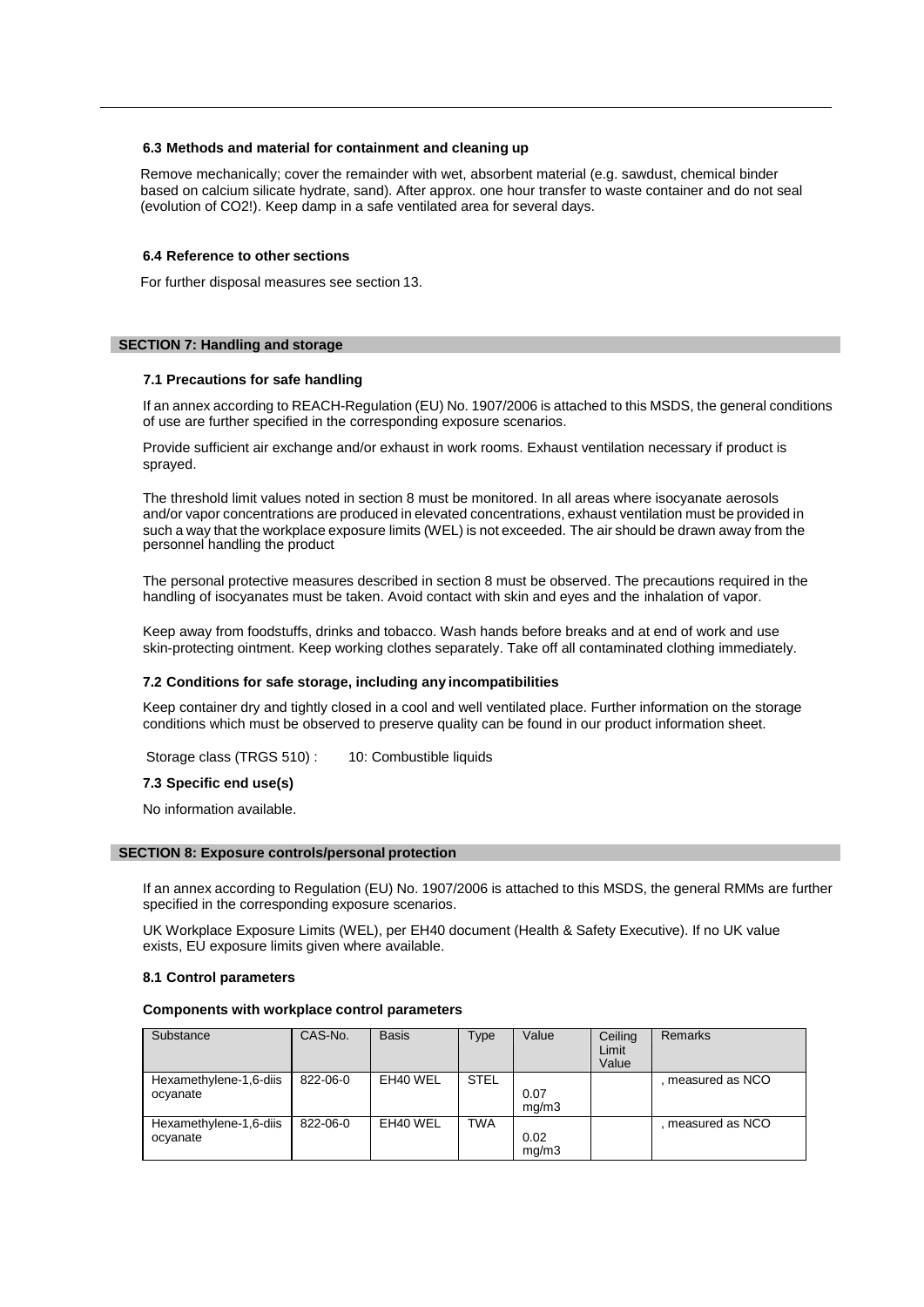Exposition assessment value (EBW) per TGRS 430:Polyisocyanate content (HDI oligomers and/or prepolymers) 100 %. Use an exposition assessment value of 0,5 mg/m<sup>3</sup>.

## **Derived No Effect Level (DNEL) or Derived Minimal Effect Level (DMEL)**

| Value type                                                                       | Route of<br>exposure | <b>Health Effects</b> | Value                        | Remarks                                                                                          |
|----------------------------------------------------------------------------------|----------------------|-----------------------|------------------------------|--------------------------------------------------------------------------------------------------|
| Hexamethylene<br>diisocyanate,<br>oligomerisation<br>product (uretdione<br>type) |                      |                       |                              |                                                                                                  |
| Worker (short-term)                                                              |                      |                       |                              |                                                                                                  |
| <b>DNEL</b>                                                                      | Dermal               | - local effects       |                              | No quantitative risk<br>assessment possible. Most<br>sensitive endpoint:<br>Sensitisation (skin) |
| <b>DNEL</b>                                                                      | Inhalation           | - local effects       | $0.7$ mg/m <sup>3</sup> air  | Most sensitive endpoint:<br>Irritation (respiratory tract)                                       |
| Worker (long-term)                                                               |                      |                       |                              |                                                                                                  |
| <b>DNEL</b>                                                                      | Dermal               | - local effects       |                              | No quantitative risk<br>assessment possible. Most<br>sensitive endpoint:<br>Sensitisation (skin) |
| <b>DNEL</b>                                                                      | Inhalation           | - local effects       | $0.35$ mg/m <sup>3</sup> air | Most sensitive endpoint:<br>Irritation (respiratory tract)                                       |
| hexamethylene-1,6-<br>diisocyanate<br>homopolymer                                |                      |                       |                              |                                                                                                  |
| Worker (short-term)                                                              |                      |                       |                              |                                                                                                  |
| <b>DNEL</b>                                                                      | Dermal               | - local effects       |                              | No quantitative risk<br>assessment possible. Most<br>sensitive endpoint:<br>Sensitisation (skin) |
| <b>DNEL</b>                                                                      | Inhalation           | - local effects       | 1 mg/m <sup>3</sup> air      | Most sensitive endpoint:<br>Irritation (respiratory tract)                                       |
| Worker (long-term)                                                               |                      |                       |                              |                                                                                                  |
| <b>DNEL</b>                                                                      | Dermal               | - local effects       |                              | No quantitative risk<br>assessment possible. Most<br>sensitive endpoint:<br>Sensitisation (skin) |
| <b>DNEL</b>                                                                      | Inhalation           | - local effects       | $0.5$ mg/m <sup>3</sup> air  | Most sensitive endpoint:<br>Irritation (respiratory tract)                                       |

## **Predicted No Effect Concentration (PNEC)**

| Compartment                                                                | Value                      | Remarks      |
|----------------------------------------------------------------------------|----------------------------|--------------|
| Hexamethylene diisocyanate,<br>oligomerisation product<br>(uretdione type) |                            |              |
| Freshwater                                                                 | $> 0.05$ mg/l              |              |
| Marine water                                                               | $> 0.005$ mg/l             |              |
| Fresh water sediment                                                       | > 1.33 mg/kg dry weight    |              |
| Marine sediment                                                            | $> 0.133$ mg/kg dry weight |              |
| Soil                                                                       | > 0.066 mg/kg dry weight   |              |
| STP (sewage-treatment plant)                                               | 55.6 mg/l                  |              |
| Oral                                                                       |                            | Not relevant |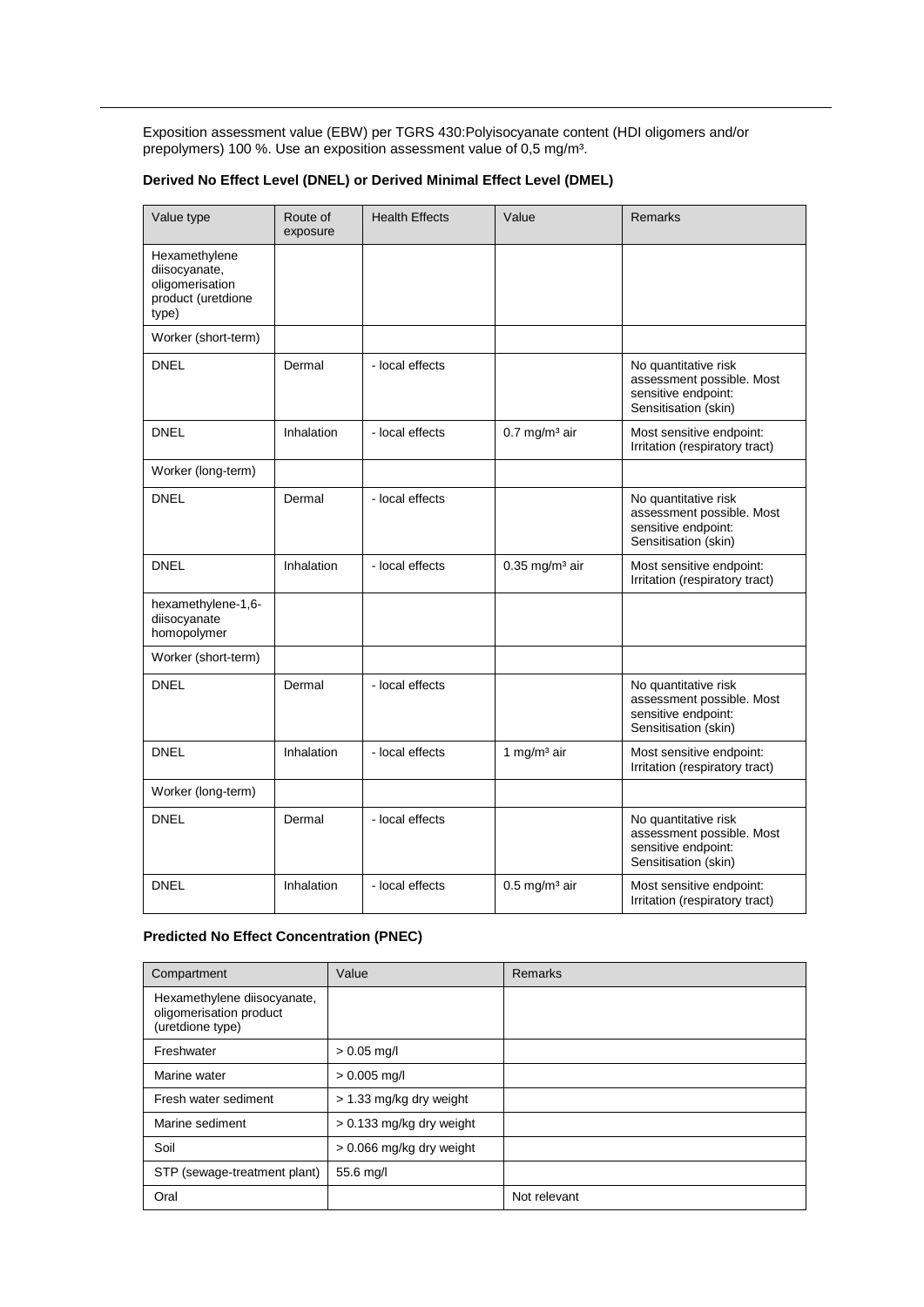| hexamethylene-1,6-diisocyan<br>ate homopolymer |                        |              |
|------------------------------------------------|------------------------|--------------|
| Freshwater                                     | $0.199$ mg/l           |              |
| Marine water                                   | $0.0199$ mg/l          |              |
| Fresh water sediment                           | 44551 mg/kg dry weight |              |
| Marine sediment                                | 4455 mg/kg dry weight  |              |
| Soil                                           | 8884 mg/kg dry weight  |              |
| STP (sewage-treatment plant)                   | $100$ mg/l             |              |
| Oral                                           |                        | Not relevant |

## **8.2 Exposure controls**

#### **Respiratory protection**

Respiratory protection required in insufficiently ventilated working areas and during spraying. An air-fed mask, or for short periods of work, a combination of charcoal filter and particulate filter is recommended.

Further recommendations regarding respiratory protection can be found in the individual exposure scenarios in the appendix.

In case of hypersensitivity of the respiratory tract and skin (e.g. asthmatics and those who suffer from chronic bronchitis and chronic skin complaint) it is inadvisable to work with the product.

#### **Hand protection**

Suitable materials for safety gloves; EN 374: Butyl rubber - IIR: thickness >=0,5mm; breakthrough time >=480min. Fluorinated rubber - FKM: thickness >=0,4mm; breakthrough time >=480min. Laminate glove - PE/EVAL/PE; breakthrough time >=480 min. Recommendation: contaminated gloves should be disposed of.

#### **Eye protection**

Wear eye/face protection.

### **Skin and body protection**

Wear suitable protective clothing.

## **SECTION 9: Physical and chemical properties**

## **9.1 Information on basic physical and chemical properties**

| Appearance:                     | liquid                               |                     |
|---------------------------------|--------------------------------------|---------------------|
| Colour:                         | vellowish                            |                     |
| Odour:                          | almost odourless                     |                     |
| Odour Threshold:                | not established                      |                     |
| pH:                             | not established                      |                     |
| Pour point:                     | ca. -45 °C                           | ISO 3016            |
| Boiling point/boiling range:    | not applicable, decomposition        | <b>DIN 53171</b>    |
| Flash point:                    | ca. 185 °C                           | <b>DIN EN 22719</b> |
| Evaporation rate:               | not established                      |                     |
| Flammability (solid, gas):      | not applicable                       |                     |
| Burning number:                 | not applicable                       |                     |
| Vapour pressure:                | ca. 5 hPa at 20 $^{\circ}$ C         | EG A4               |
|                                 | ca. 9 hPa at 50 $^{\circ}$ C         | EG A4               |
|                                 | ca. 10 hPa at 55 $^{\circ}$ C        | EG A4               |
| Vapour pressure of ingredients: |                                      |                     |
| Hexamethylene-1,6-diisocyanate  | ca. 0.007 hPa at 20 °C               |                     |
| hexamethylene-1,6-diisocyanate  | < 0.00001 hPa at 20 °C               |                     |
| homopolymer                     | (vapor pressure balance/OECD No.104) |                     |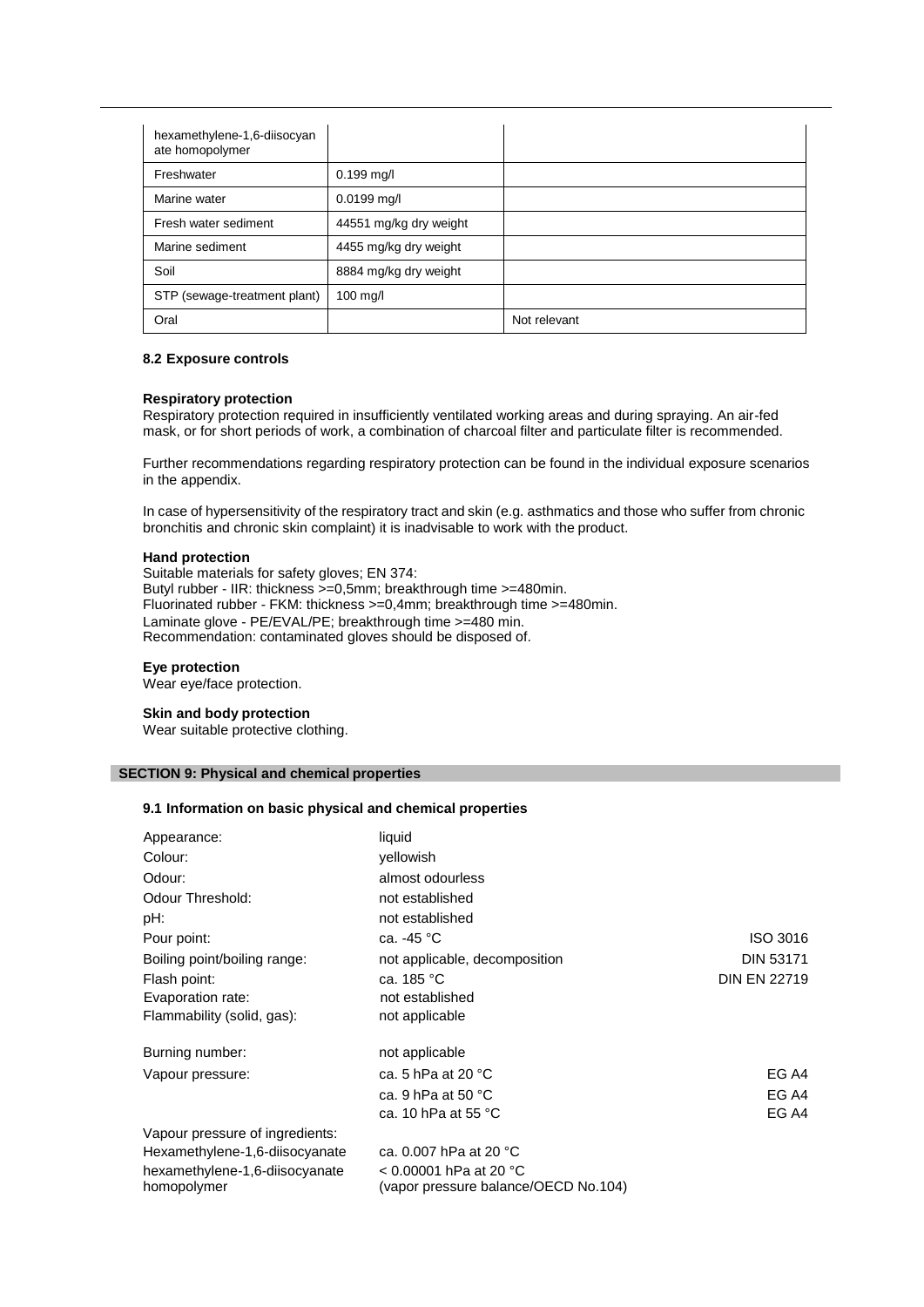| Hexamethylene diisocyanate,<br>oligomerisation product (uretdione<br>type) | ca. 0.0029 hPa at 20 °C             |                        |
|----------------------------------------------------------------------------|-------------------------------------|------------------------|
| Vapour density:                                                            | not established                     |                        |
| Density:                                                                   | ca. 1.15 g/cm <sup>3</sup> at 20 °C | <b>DIN 51757</b>       |
| Miscibility with water:                                                    | immiscible at 15 °C                 |                        |
| Surface tension:                                                           | not established                     |                        |
| Partition coefficient<br>(n-octanol/water):                                | not established                     |                        |
| Auto-ignition temperature:                                                 | not applicable                      |                        |
| Ignition temperature:                                                      | ca. 445 °C                          | <b>DIN 51794</b>       |
| Decomposition temperature:                                                 | ca. 181 °C                          |                        |
| Viscosity, dynamic:                                                        | 570 - 730 mPa.s at 23 °C            | DIN EN ISO<br>3219/A.3 |
| Explosive properties:                                                      | not established                     |                        |
| Dust explosion class:                                                      | not applicable                      |                        |
| Oxidising properties:                                                      | not established                     |                        |

## **9.2 Other information**

The indicated values do not necessarily correspond to the product specification. Please refer to the technical information sheet for specification data.

### **SECTION 10: Stability and reactivity**

## **10.1 Reactivity**

This information is not available.

#### **10.2 Chemical stability**

This information is not available.

#### **10.3 Possibility of hazardous reactions**

Exothermic reaction with amines and alcohols; reacts slowly with water forming CO2, in closed containers risk of bursting owing to increase of pressure.

## **10.4 Conditions to avoid**

This information is not available.

#### **10.5 Incompatible materials**

This information is not available.

## **10.6 Hazardous decomposition products**

No hazardous decomposition products when stored and handled correctly.

## **SECTION 11: Toxicological information**

Toxicological studies on the product are not yet available.

Please find below the toxicological data available to us for the components.

## **11.1 Information on toxicological effects**

## **Acute toxicity, oral**

hexamethylene-1,6-diisocyanate homopolymer LD50 rat, female: >= 5,000 mg/kg Method: OECD Test Guideline 423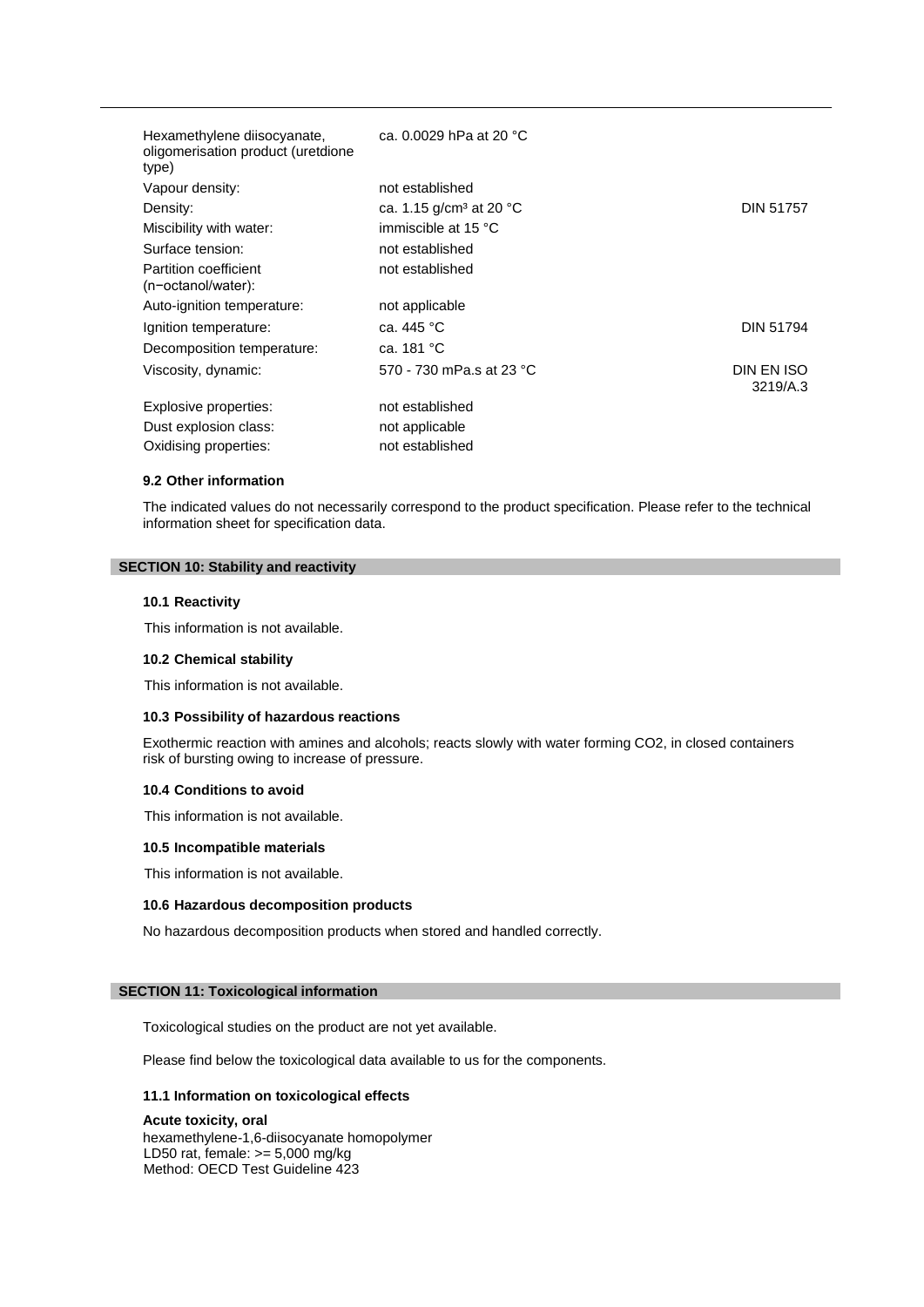Hydrophilic aliphatic polyisocyanate based on HDI LD50 rat: >= 5,000 mg/kg Method: OECD Test Guideline 423 Toxicological studies of a comparable product.

#### **Acute toxicity, dermal**

hexamethylene-1,6-diisocyanate homopolymer LD50 rat, male/female: > 2,000 mg/kg Method: OECD Test Guideline 402 Studies of a comparable product.

LD50 rabbit, male/female: > 2,000 mg/kg Studies of a comparable product.

Hydrophilic aliphatic polyisocyanate based on HDI LD50 rat, male/female: > 2,000 mg/kg Method: OECD Test Guideline 402 Studies of a comparable product.

#### **Acute toxicity, inhalation**

ATEmix (inhal.): 1.07 mg/l, 4 h Test atmosphere: dust/mist Method: Calculation method

hexamethylene-1,6-diisocyanate homopolymer LC50 rat, female: 0.390 mg/l, 4 h Test atmosphere: dust/mist Method: OECD Test Guideline 403 Toxicological studies of a comparable product.

The test atmosphere generated in the animal study is not representative of workplace environments, how the substance is placed on the market, and how it can reasonably be expected to be used. Therefore the test result cannot be directly applied for the purpose of assessing hazard. Based on expert judgment and the weight of the evidence, a modified classification for acute inhalation toxicity is justified.

Converted acute toxicity point estimate 1.5 mg/l Test atmosphere: dust/mist Method: Expert judgement

Assessment: Harmful if inhaled.

Hydrophilic aliphatic polyisocyanate based on HDI LC50 rat, male/female: 0.158 mg/l, 4 h Test atmosphere: dust/mist Method: OECD Test Guideline 403 Studies of a comparable product.

The test atmosphere generated in the animal study is not representative of workplace environments, how the substance is placed on the market, and how it can reasonably be expected to be used. Therefore the test result cannot be directly applied for the purpose of assessing hazard. Based on expert judgment and the weight of the evidence, a modified classification for acute inhalation toxicity is justified.

Converted acute toxicity point estimate 0.5 mg/l Test atmosphere: dust/mist Method: Expert judgement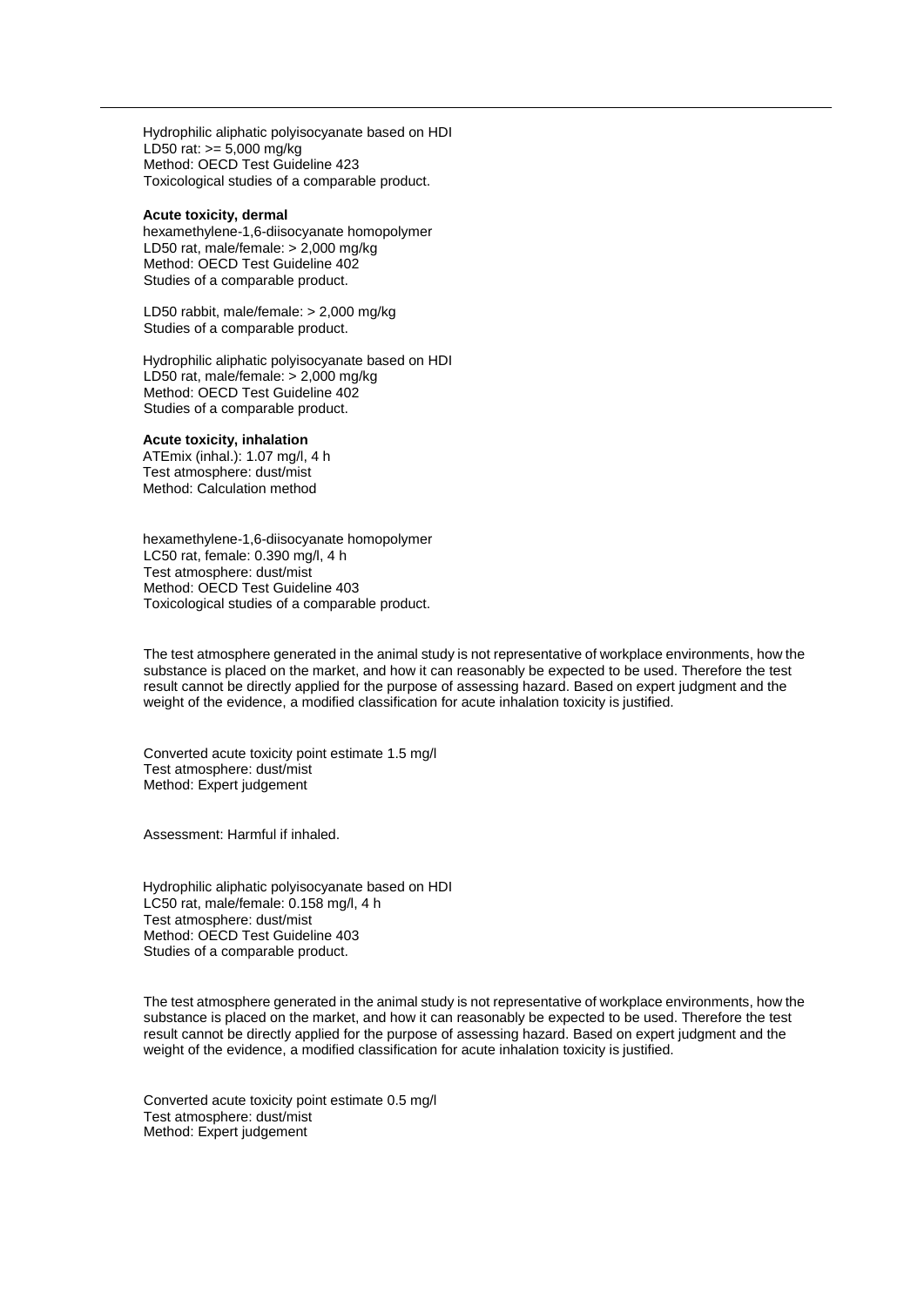#### **Primary skin irritation**

hexamethylene-1,6-diisocyanate homopolymer Species: rabbit Result: slight irritant Classification: No skin irritation Method: OECD Test Guideline 404

Hydrophilic aliphatic polyisocyanate based on HDI Species: rabbit Result: An irritant effect cannot be distinguished from a mechanical load caused by the removal of the test specimen. Classification: No skin irritation Method: OECD Test Guideline 404 Toxicological studies of a comparable product.

#### **Primary mucosae irritation**

hexamethylene-1,6-diisocyanate homopolymer Species: rabbit Result: slight irritant Classification: No eye irritation Method: OECD Test Guideline 405

Hydrophilic aliphatic polyisocyanate based on HDI Species: rabbit Result: slight irritant Classification: No eye irritation Method: OECD Test Guideline 405 Toxicological studies of a comparable product.

#### **Sensitisation**

hexamethylene-1,6-diisocyanate homopolymer Skin sensitization (local lymph node assay (LLNA)): Species: Mouse Result: positive Classification: May cause sensitization by skin contact. Method: OECD Test Guideline 429

Respiratory sensitization

Classification: No classification according to EC Directives 2006/121/EC or 1999/45/EC as respiratory sensitizer.

No pulmonary sensitisation observed in animal tests.

No pulmonary sensitisation potential was observed in guinea pigs after either intradermal or inhalative induction with polyisocyanate based on hexamethylene diisocyanate.

Hydrophilic aliphatic polyisocyanate based on HDI Skin sensitization (local lymph node assay (LLNA)): Species: Mouse Result: positive Classification: May cause sensitization by skin contact. Method: OECD Test Guideline 429 Toxicological studies of a comparable product.

Respiratory sensitization

Classification: No classification according to EC Directives 2006/121/EC or 1999/45/EC as respiratory sensitizer. No pulmonary sensitisation observed in animal tests. No pulmonary sensitisation potential was observed in guinea pigs after either intradermal or inhalative induction with polyisocyanate based on isophorone diisocyanate.

## **Subacute, subchronic and prolonged toxicity**

hexamethylene-1,6-diisocyanate homopolymer NOAEL: 3,3 mg/m<sup>3</sup> air Application Route: Inhalative Species: rat, male/female Dose Levels: 0 - 0,5 - 3,3 - 26,4 mg/m<sup>3</sup>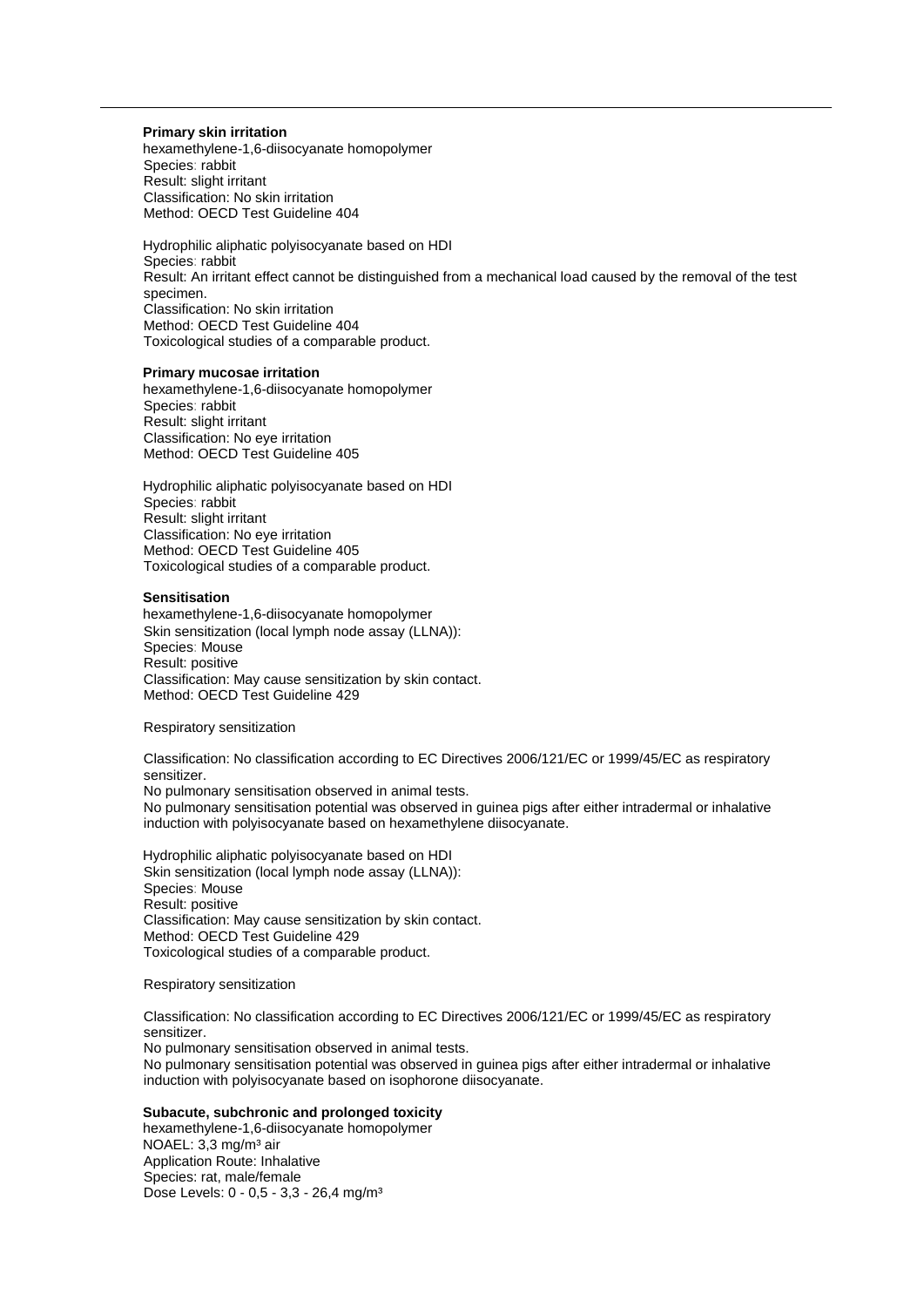Exposure duration: 90 d Frequency of treatment: 6 hours a day, 5 days a week Test substance: as aerosol Method: OECD Test Guideline 413 Toxicological studies of a comparable product. Evidence of damage to organs other than the organs of respiration was not found.

#### **Carcinogenicity**

hexamethylene-1,6-diisocyanate homopolymer No data available.

### **Reproductive toxicity/Fertility**

hexamethylene-1,6-diisocyanate homopolymer Available data show no indications for reproductive toxicity.

Hydrophilic aliphatic polyisocyanate based on HDI Available data show no indications for reproductive toxicity.

#### **Reproductive toxicity/Teratogenicity**

hexamethylene-1,6-diisocyanate homopolymer Animal experiments on structurally similar compounds showed no indication of specific reproductive toxicity.

Hydrophilic aliphatic polyisocyanate based on HDI Animal experiments on structurally similar compounds showed no indication of specific reproductive toxicity.

#### **Genotoxicity in vitro**

hexamethylene-1,6-diisocyanate homopolymer Test type: Salmonella/microsome test (Ames test) Metabolic activation: with/without Result: No indication of mutagenic effects. Method: OECD Test Guideline 471

Test type: Point mutation in mammalian cells (HPRT test) Metabolic activation: with/without Result: negative Method: OECD Test Guideline 476 Toxicological studies of a comparable product.

Test type: Chromosome aberration test in vitro Test system: Chinese hamster V79 cell line Metabolic activation: with/without Result: negative Method: OECD Test Guideline 473 Toxicological studies of a comparable product.

Hydrophilic aliphatic polyisocyanate based on HDI Test type: Salmonella/microsome test (Ames test) Result: No indication of mutagenic effects. Method: OECD Test Guideline 471 Toxicological studies of a comparable product.

## **Genotoxicity in vivo**

No data available.

## **STOT evaluation – one-time exposure**

hexamethylene-1,6-diisocyanate homopolymer Route of exposure: Inhalative May cause respiratory irritation.

Hydrophilic aliphatic polyisocyanate based on HDI May cause respiratory irritation.

#### **STOT evaluation – repeated exposure**

hexamethylene-1,6-diisocyanate homopolymer Based on available data, the classification criteria are not met.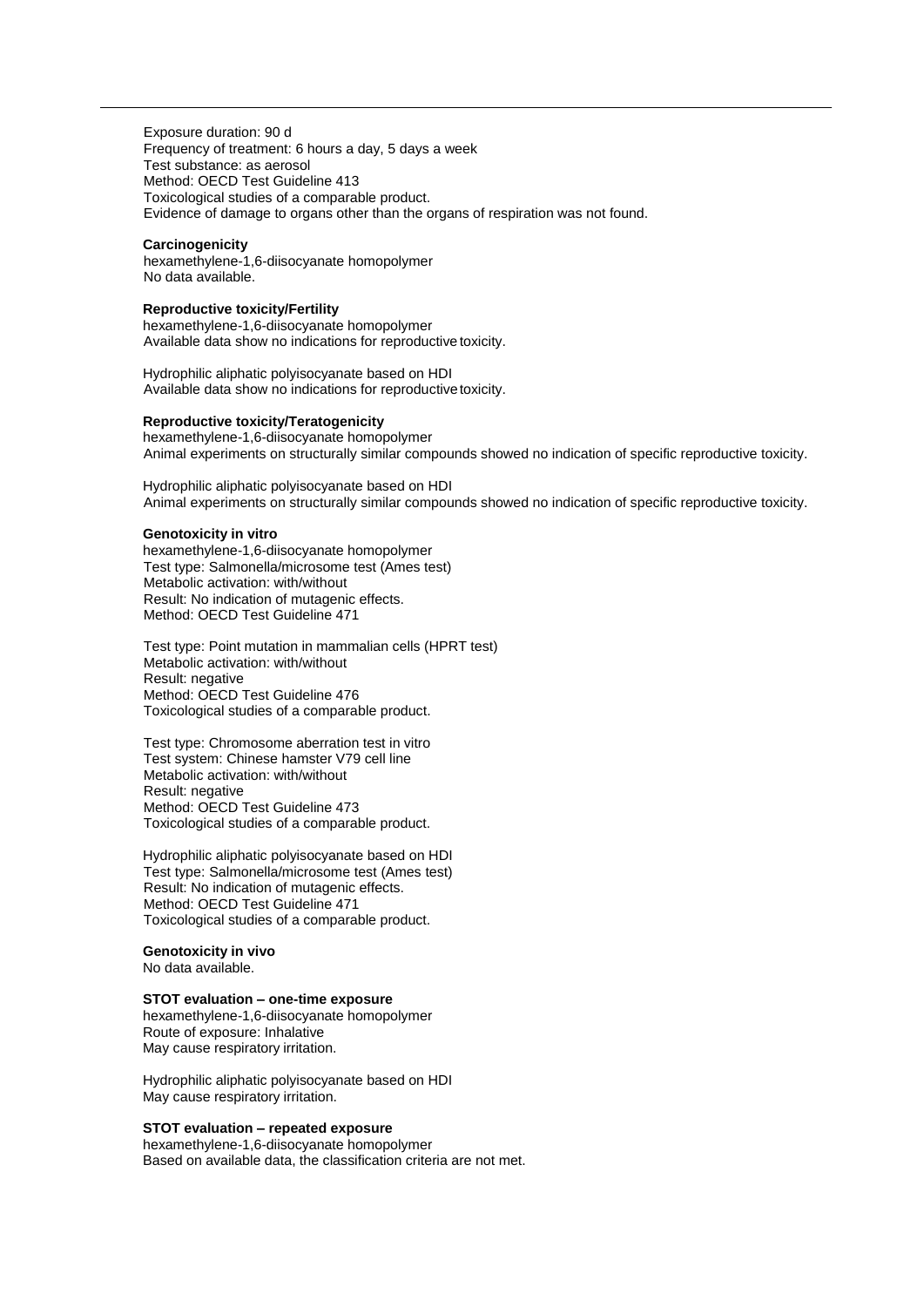Hydrophilic aliphatic polyisocyanate based on HDI Based on available data, the classification criteria are not met.

#### **Aspiration toxicity**

hexamethylene-1,6-diisocyanate homopolymer Based on available data, the classification criteria are not met.

Hydrophilic aliphatic polyisocyanate based on HDI Based on available data, the classification criteria are not met.

#### **CMR Assessment**

hexamethylene-1,6-diisocyanate homopolymer Carcinogenicity: Based on available data, the classification criteria are not met. Mutagenicity: In vitro tests did not show mutagenic effects Based on available data, the classification criteria are not met. Teratogenicity: Based on available data, the classification criteria are not met. Reproductive toxicity/Fertility: Based on available data, the classification criteria are not met.

#### **Toxicology Assessment**

hexamethylene-1,6-diisocyanate homopolymer Acute effects: Harmful if inhaled. Sensitization: May cause sensitization by skin contact.

#### **Additional information**

Special properties/effects: Over-exposure, especially when spraying coatings containing isocyanate without the necessary precautions, entails the risk of concentration-dependent irritating effects on eyes, nose throat, and respiratory tract. Delayed appearance of the complaints and development of hypersensitivity (difficult breathing, coughing, asthma) are possible. Hypersensitive persons may suffer from these effects even at low isocyanate concentrations, including concentrations below the UK Workplace Exposure Limit (WEL). Prolonged contact with the skin may cause tanning and irritant effects.

Animal tests and other research indicate that skin contact with diisocyanates can play a role in causing isocyanate sensitization and respiratory reaction.

#### **SECTION 12: Ecological information**

Do not allow to escape into waterways, wastewater or soil.

Please find below the data available to us:

#### **12.1 Toxicity**

#### **Acute Fish toxicity**

hexamethylene-1,6-diisocyanate homopolymer  $LC50 > 100$  mg/l Species: Danio rerio (zebra fish) Exposure duration: 96 h Method: Directive 67/548/EEC, Annex V, C.1. Sample preparation on account of the reactivity of the substance with water: Ultra turrax: 60 sec. 8000 rpm; 24h magnetic stirrer; Filtration.

Hydrophilic aliphatic polyisocyanate based on HDI LC50 35.2 mg/l Species: Danio rerio (zebra fish) Exposure duration: 96 h Method: OECD Test Guideline 203 Ecotoxicological reports on a comparable product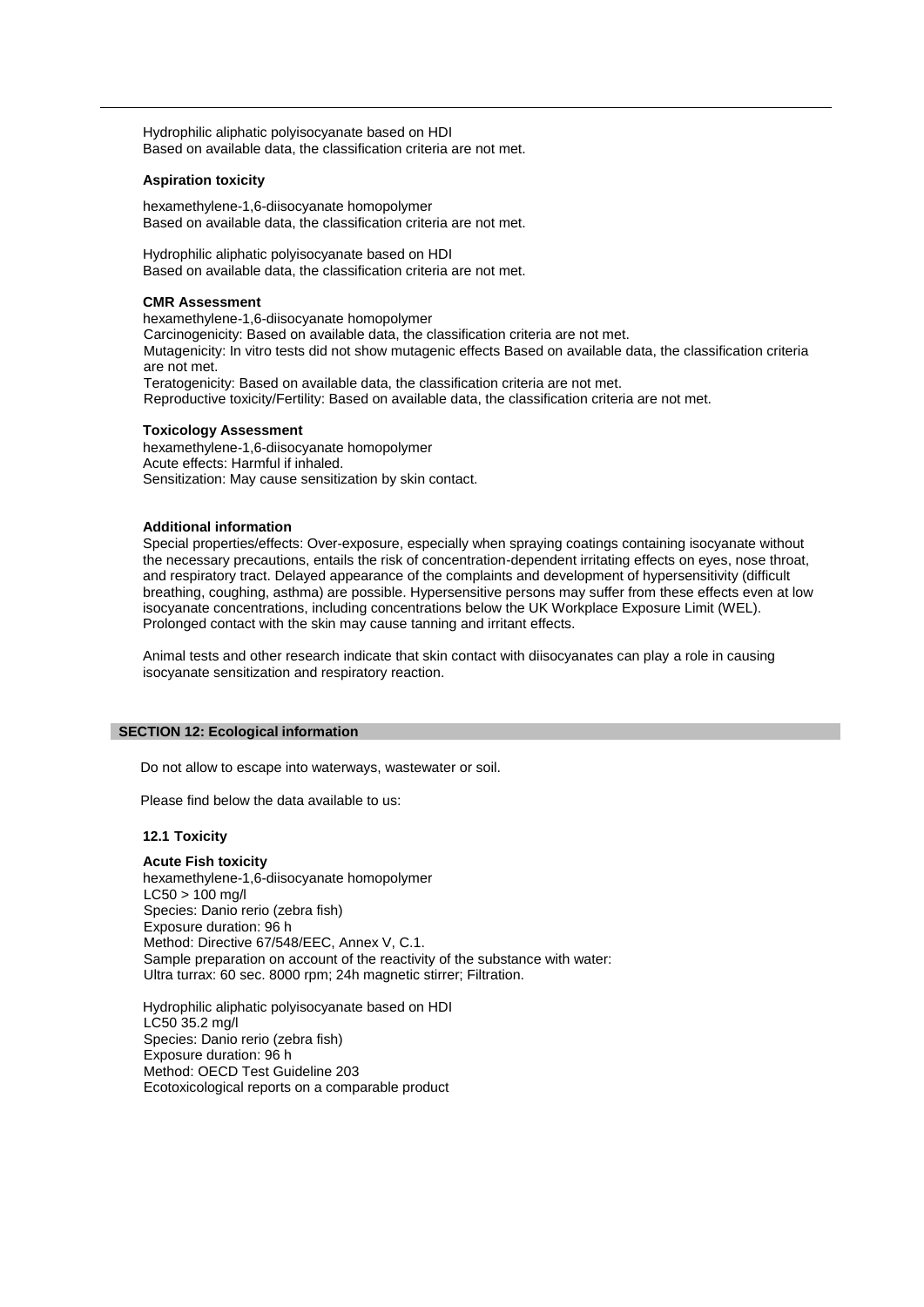#### **Acute toxicity for daphnia**

hexamethylene-1,6-diisocyanate homopolymer  $EC50 > 100$  mg/l Species: Daphnia magna (Water flea) Exposure duration: 48 h Method: Directive 67/548/EEC, Annex V, C.2. Sample preparation on account of the reactivity of the substance with water: Ultra turrax: 60 sec. 8000 rpm; 24h magnetic stirrer; Filtration.

Hydrophilic aliphatic polyisocyanate based on HDI  $EC50 > 100$  mg/l Species: Daphnia magna (Water flea) Exposure duration: 48 h Method: OECD Test Guideline 202 Ecotoxicological reports on a comparable product

#### **Acute toxicity for algae**

hexamethylene-1,6-diisocyanate homopolymer ErC50 199 mg/l Test type: Growth inhibition Species: scenedesmus subspicatus Exposure duration: 72 h Method: Directive 67/548/EEC, Annex V, C.3. Sample preparation on account of the reactivity of the substance with water: Ultra turrax: 60 sec. 8000 rpm; 24h magnetic stirrer; Filtration.

Hydrophilic aliphatic polyisocyanate based on HDI ErC50 72 mg/l Species: Desmodesmus subspicatus (Green algae) Exposure duration: 72 h Method: OECD Test Guideline 201 Ecotoxicological reports on a comparable product

#### **Acute bacterial toxicity**

hexamethylene-1,6-diisocyanate homopolymer EC50 > 10,000 mg/l Test type: Respiration inhibition Species: activated sludge Exposure duration: 3 h Method: EG-RL 88/302/EEC

Hydrophilic aliphatic polyisocyanate based on HDI EC50 > 10,000 mg/l Species: activated sludge Method: OECD Test Guideline 209 Ecotoxicological reports on a comparable product

#### **Ecotoxicology Assessment**

hexamethylene-1,6-diisocyanate homopolymer Acute aquatic toxicity: Based on available data, the classification criteria are not met. Chronic aquatic toxicity: There is no evidence of a chronic aquatic toxicity. Impact on Sewage Treatment: Because of the low bacterial toxicity, there is no risk of an adverse effect on the performance of biological waste water treatment plants.

#### **12.2 Persistence and degradability**

#### **Biodegradability**

hexamethylene-1,6-diisocyanate homopolymer Test type: aerobic Biodegradation: 2 %, 28 d, i.e. not readily degradable Method: Directive 67/548/EEC Annex V, C.4.E. Ecotoxicological studies of the product

Test type: aerobic Biodegradation: 0 %, 28 d, i.e. not inherently degradable Method: OECD Test Guideline 302 C Ecotoxicological studies of the product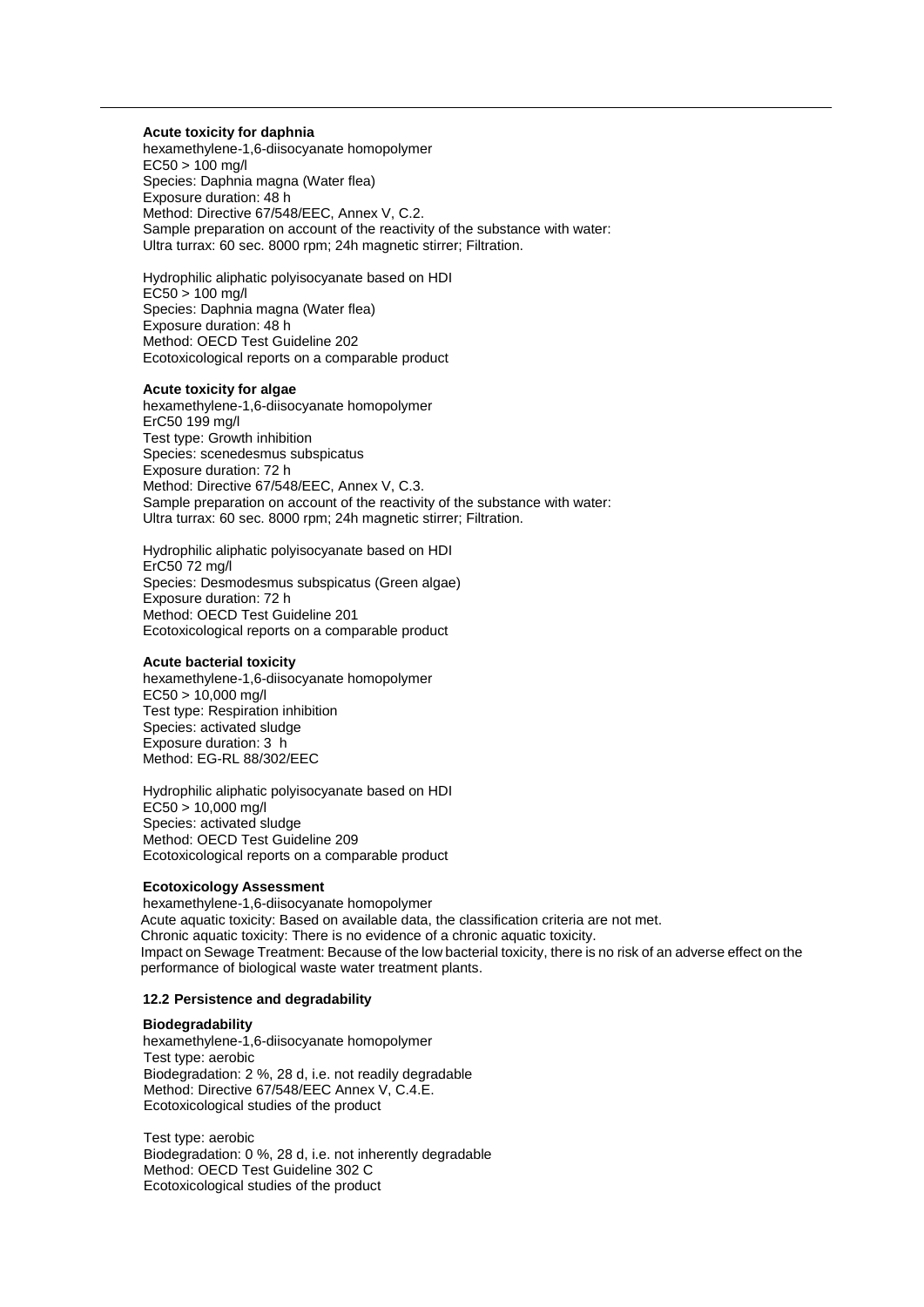Hydrophilic aliphatic polyisocyanate based on HDI Biodegradation: 0 %, i.e. not readily degradable Method: OECD Test Guideline 301 F Ecotoxicological reports on a comparable product

#### **Stability in water**

hexamethylene-1,6-diisocyanate homopolymer Test type: Hydrolysis Half life: 7.7 h at 23 °C Method: OECD Test Guideline 111 The substance hydrolyzes rapidly in water. Studies of a comparable product.

#### **Photodegradation**

hexamethylene-1,6-diisocyanate homopolymer Test type: Phototransformation in air Temperature: 25 °C sensitizer: OH-radicals Half-life indirect photolysis: 11.7 h Method: SRC - AOP (calculation) After evaporation or exposure to the air, the product will be rapidly degraded by photochemical processes.

Test type: Phototransformation in air Temperature: 25 °C sensitizer: OH-radicals Half-life indirect photolysis: 3.1 h Method: SRC - AOP (calculation) After evaporation or exposure to the air, the product will be rapidly degraded by photochemical processes. Studies of hydrolysis products.

#### **Volatility (Henry's Law constant)**

hexamethylene-1,6-diisocyanate homopolymer Calculated value =  $< 0.000001$  Pa\*m3/mol at 25 °C Method: Bond-method The substance has to be scored as non-volatile from water.

Calculated value =  $< 0.000001$  Pa\*m3/mol at 25 °C Method: Bond-method The substance has to be scored as non-volatile from water. Studies of hydrolysis products.

#### **12.3 Bioaccumulative potential**

#### **Bioaccumulation**

hexamethylene-1,6-diisocyanate homopolymer Bioconcentration factor (BCF): 706.2 Method: (calculated) The substance hydrolyzes rapidly in water. An accumulation in aquatic organisms is not to be expected.

Bioconcentration factor (BCF): 10.11 Method: (calculated) An accumulation in aquatic organisms is not to be expected. Studies of hydrolysis products.

## **12.4 Mobility in soil**

#### **Distribution among environmental compartments**

hexamethylene-1,6-diisocyanate homopolymer Adsorption/Soil not applicable

## **Environmental distribution**

hexamethylene-1,6-diisocyanate homopolymer not applicable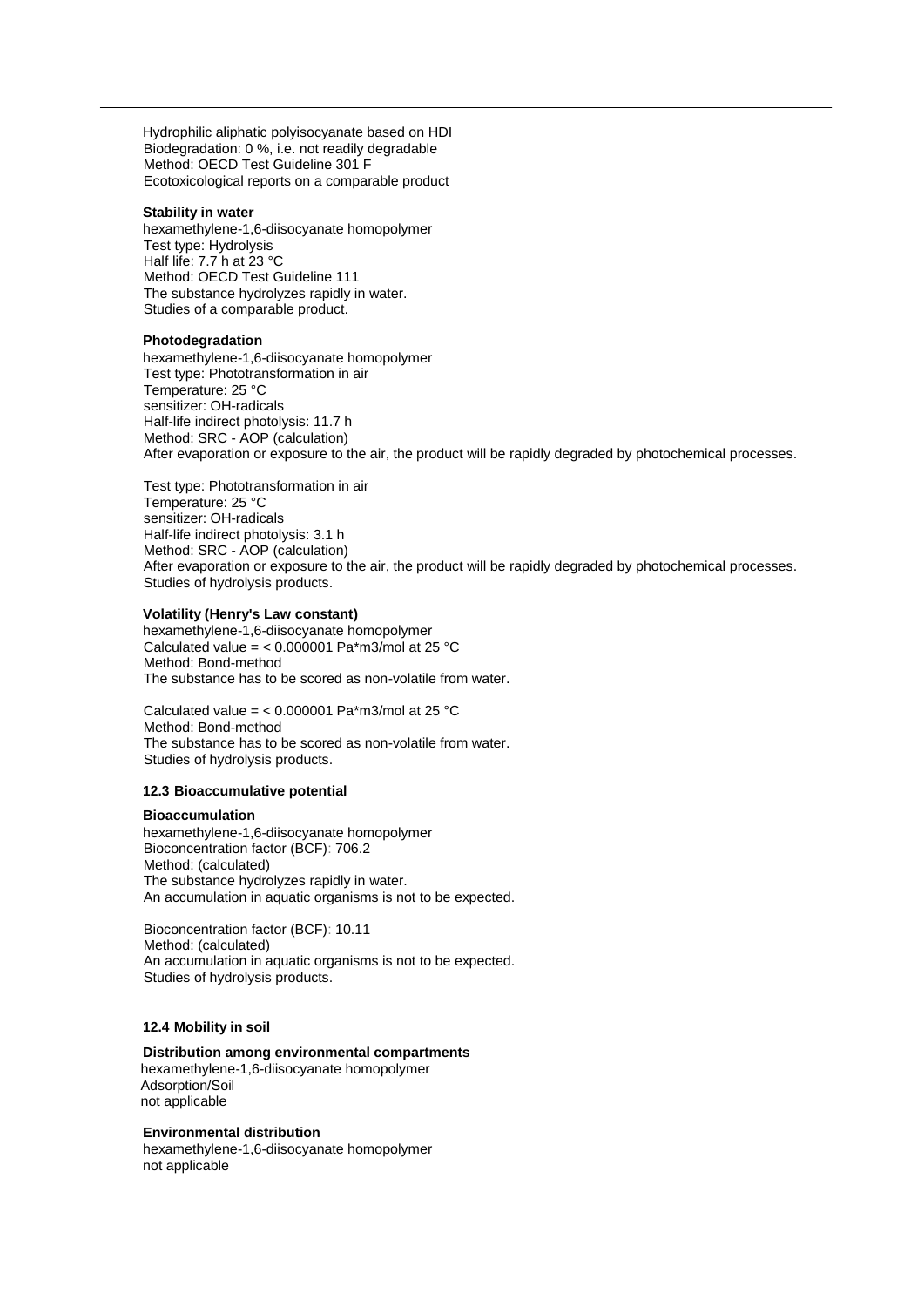## **12.5 Results of PBT and vPvB assessment**

hexamethylene-1,6-diisocyanate homopolymer This substance does not meet the criteria for classification as PBT or vPvB.

#### **12.6 Other adverse effects**

Isocyanate reacts with water at the interface forming CO2 and a solid insoluble product with high melting point (polyurea). This reaction is accelerated by surfactants (e.g. detergents) or by watersoluble solvents. Previous experience shows that polyurea is inert and non-degradable.

### **SECTION 13: Disposal considerations**

Dispose in accordance with applicable international, national and local laws, ordinances and statutes. For disposal within the EC, the appropriate code according to the European Waste Catalogue (EWC) should be used.

#### **13.1 Waste treatment methods**

After final product withdrawal, all residues must be removed from containers (drip-free, powder-free or paste-free). Once the product residues adhering to the walls of the containers have been rendered harmless, the product and hazard labels must be invalidated. These containers can be returned for recycling to the appropriate centres set up within the framework of the existing take-back scheme of the chemical industry. Containers must be recycled in compliance with national legislation and environmental regulations.

None disposal into waste water.

### **SECTION 14: Transport information**

## **ADR/RID**

| 14.1 UN number<br>14.2 UN proper shipping name<br>14.3 Transport hazard class(es)<br>14.4 Packing group<br>14.5 Environmental hazards                | Not dangerous goods<br>Not dangerous goods<br>Not dangerous goods<br>Not dangerous goods<br>Not dangerous goods |
|------------------------------------------------------------------------------------------------------------------------------------------------------|-----------------------------------------------------------------------------------------------------------------|
| ADN<br>14.1 UN number<br>14.2 UN proper shipping name<br>14.3 Transport hazard class(es)<br>14.4 Packing group<br>14.5 Environmental hazards         | Not dangerous goods<br>Not dangerous goods<br>Not dangerous goods<br>Not dangerous goods<br>Not dangerous goods |
| <b>IATA</b><br>14.1 UN number<br>14.2 UN proper shipping name<br>14.3 Transport hazard class(es)<br>14.4 Packing group<br>14.5 Environmental hazards | Not dangerous goods<br>Not dangerous goods<br>Not dangerous goods<br>Not dangerous goods<br>Not dangerous goods |
| <b>IMDG</b><br>14.1 UN number<br>14.2 UN proper shipping name<br>14.3 Transport hazard class(es)<br>14.4 Packing group<br>14.5 Environmental hazards | Not dangerous goods<br>Not dangerous goods<br>Not dangerous goods<br>Not dangerous goods<br>Not dangerous goods |
| 14.6 Special precautions for user                                                                                                                    |                                                                                                                 |

See section 6 - 8.

| Additional information | Not dangerous cargo.               |
|------------------------|------------------------------------|
|                        | Keep dry. Avoid heat above +50 °C. |
|                        | Keep separated from foodstuffs.    |